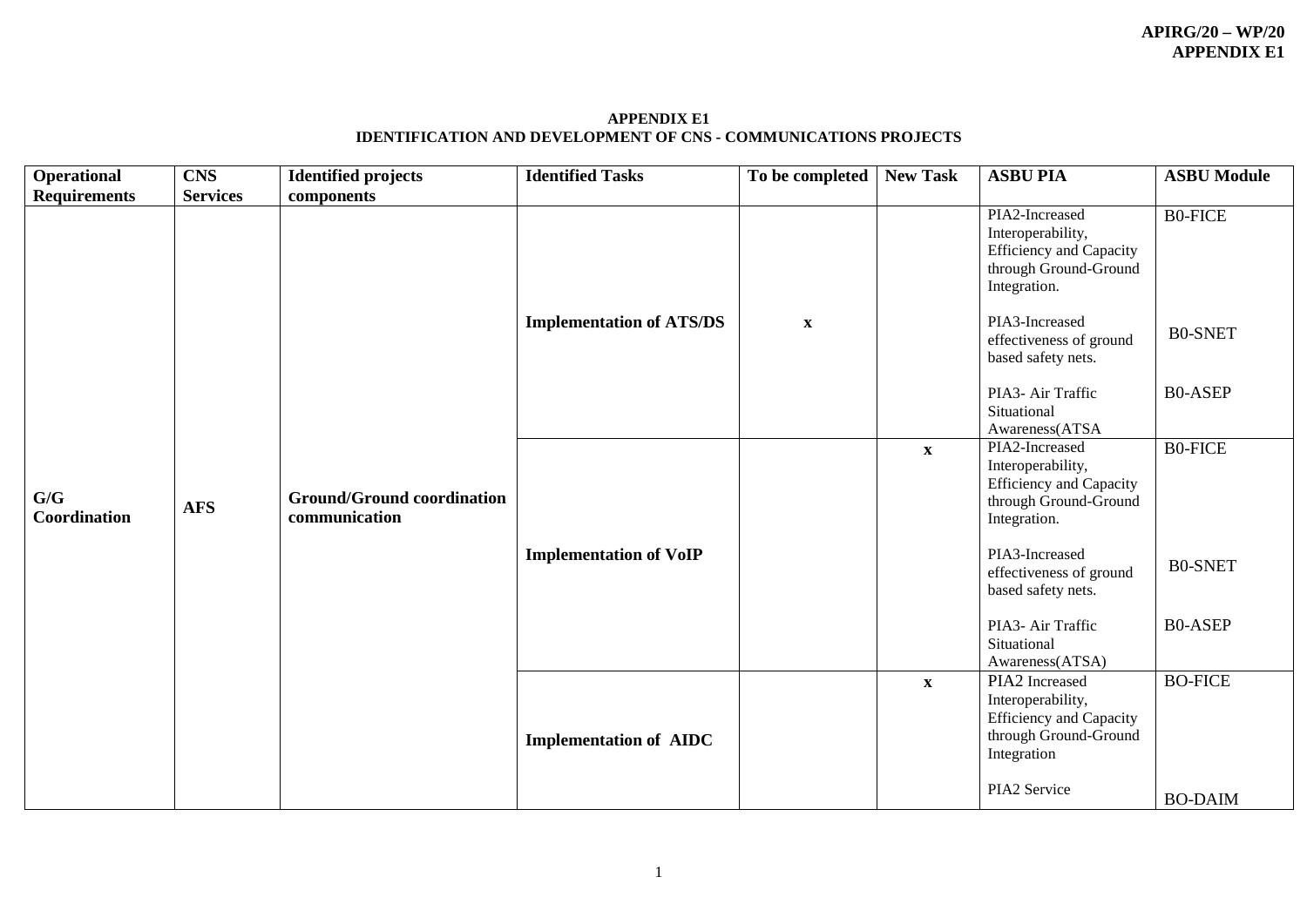|                                               |            |                     |                                                      |                           |              | Improvement through<br>Digital Aeronautical<br><b>Information Management</b><br>PIA 2Meteorological<br>information supporting<br>enhanced operational<br>efficiency and safety | <b>BO-AMET</b> |
|-----------------------------------------------|------------|---------------------|------------------------------------------------------|---------------------------|--------------|--------------------------------------------------------------------------------------------------------------------------------------------------------------------------------|----------------|
|                                               |            |                     |                                                      |                           |              | PIA3. Improved<br>Operations through<br><b>Enhanced En-Route</b><br>Trajectories                                                                                               | <b>B0-FRTO</b> |
|                                               |            |                     |                                                      |                           |              | PIA3 Improved Flow<br>Performance through<br>Planning based on a<br>Network-Wide view                                                                                          | <b>B0-NOPS</b> |
|                                               |            |                     |                                                      |                           |              | PIA3. Air Traffic<br>Situational<br>Awareness(ATSA)                                                                                                                            | <b>B0-ASEP</b> |
|                                               |            |                     |                                                      |                           |              | PIA3 Increased<br><b>Effectiveness of Ground-</b><br><b>Based Safety Nets</b>                                                                                                  | <b>B0-SNET</b> |
| <b>Aeronautical</b><br><b>Information and</b> |            |                     | <b>Implementation of AFTN</b>                        | $\mathbf X$               |              |                                                                                                                                                                                |                |
| <b>MET</b> data flow                          |            | Ground digital data | <b>AMHS</b> (Domestic)<br><b>AMHS</b> (Regional-AFI) | $\boldsymbol{\mathrm{X}}$ | $\mathbf{X}$ | PIA1Safety and<br>Efficiency of Surface<br><b>Operations (A-SMGCS</b><br>Level $1-2$ )                                                                                         | <b>B0-SURF</b> |
|                                               | <b>AFS</b> | dissemination       | <b>AMHS (Inter Regional)</b>                         |                           | $\mathbf{X}$ | PIA1 Improved Airport<br>Operations through<br>Airport-CDM                                                                                                                     | <b>B0-ACDM</b> |
|                                               |            |                     |                                                      |                           |              | PIA2 Increased                                                                                                                                                                 | <b>BO-FICE</b> |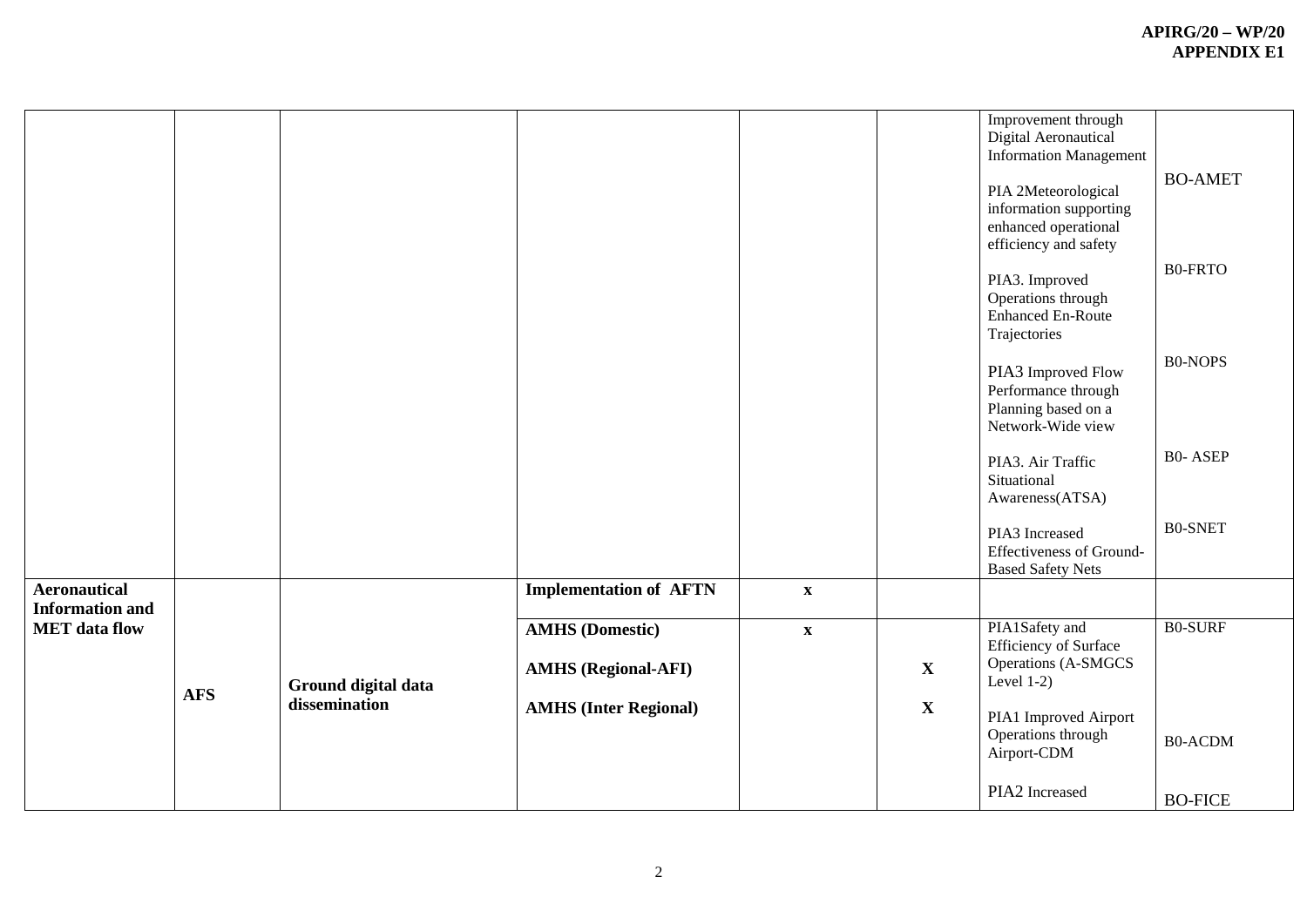|  |                                                         |             | Interoperability,<br>Efficiency and Capacity<br>through Ground-Ground<br>Integration<br>PIA2 Service<br>Improvement through<br>Digital Aeronautical<br><b>Information Management</b> | <b>BO-DAIM</b> |
|--|---------------------------------------------------------|-------------|--------------------------------------------------------------------------------------------------------------------------------------------------------------------------------------|----------------|
|  |                                                         |             | PIA2Meteorological<br>information supporting<br>enhanced operational<br>efficiency and safety                                                                                        | <b>BO-AMET</b> |
|  |                                                         |             | PIA3 Improved<br>Operations through<br><b>Enhanced En-Route</b><br>Trajectories                                                                                                      | <b>B0-FRTO</b> |
|  |                                                         |             | PIA3 Improved Flow<br>Performance through<br>Planning based on a<br>Network-Wide view                                                                                                | <b>B0-NOPS</b> |
|  |                                                         |             | PIA3 Air Traffic<br>Situational<br>Awareness(ATSA)                                                                                                                                   | <b>B0-ASEP</b> |
|  |                                                         |             | PIA3- Increased<br><b>Effectiveness of Ground-</b><br><b>Based Safety Nets</b>                                                                                                       | <b>B0-SNET</b> |
|  | <b>Deployment of AFI ATN</b><br>backbone Infrastructure | $\mathbf X$ | PIA1 Improved Airport<br>Operations through<br>Airport-CDM                                                                                                                           | <b>B0-ACDM</b> |
|  |                                                         |             | PIA2 Increased                                                                                                                                                                       | <b>BO-FICE</b> |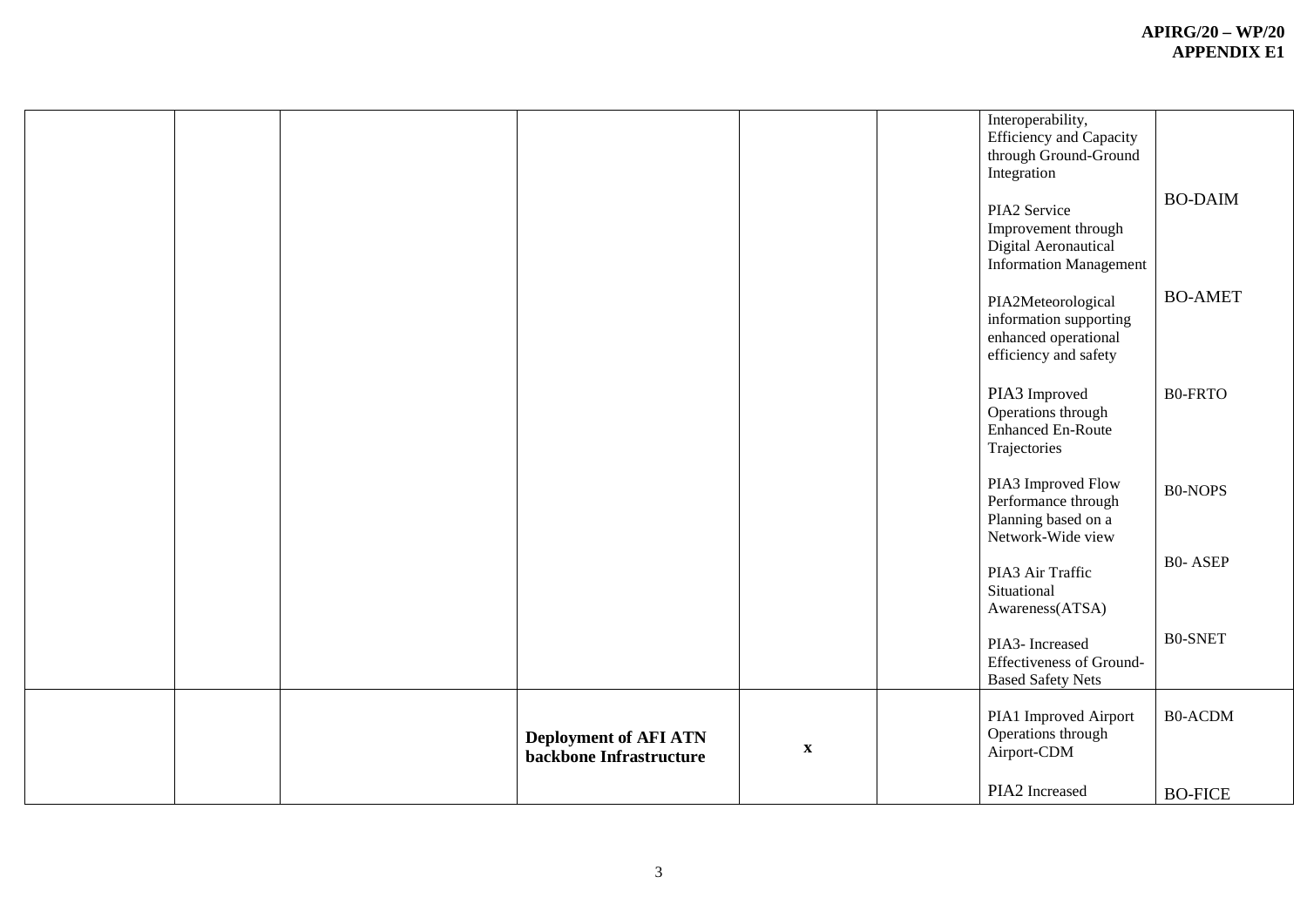|  |                                                                                                   |                           | Interoperability,<br>Efficiency and Capacity<br>through Ground-Ground<br>Integration                          |                |
|--|---------------------------------------------------------------------------------------------------|---------------------------|---------------------------------------------------------------------------------------------------------------|----------------|
|  |                                                                                                   |                           | PIA2 Service<br>Improvement through<br>Digital Aeronautical<br><b>Information Management</b>                  | <b>BO-DAIM</b> |
|  |                                                                                                   |                           | PIA2Meteorological<br>information supporting<br>enhanced operational<br>efficiency and safety                 | <b>BO-AMET</b> |
|  |                                                                                                   |                           | PIA3 Improved<br>Operations through<br>Enhanced En-Route<br>Trajectories                                      | <b>B0-FRTO</b> |
|  |                                                                                                   |                           | PIA3 Improved Flow<br>Performance through<br>Planning based on a<br>Network-Wide view                         | <b>B0-NOPS</b> |
|  |                                                                                                   |                           | PIA3 Air Traffic<br>Situational<br>Awareness(ATSA)                                                            | <b>B0-ASEP</b> |
|  |                                                                                                   |                           | <b>Increased Effectiveness</b><br>of Ground-Based Safety<br><b>Nets</b>                                       | $B0$ -CDO      |
|  | <b>Reduction of missing</b><br>operational messages<br>(Flight plans, NOTAM, Met<br>messages etc) | $\boldsymbol{\mathrm{X}}$ | PIA2 Increased<br>Interoperability,<br><b>Efficiency and Capacity</b><br>through Ground-Ground<br>Integration | <b>B0-FICE</b> |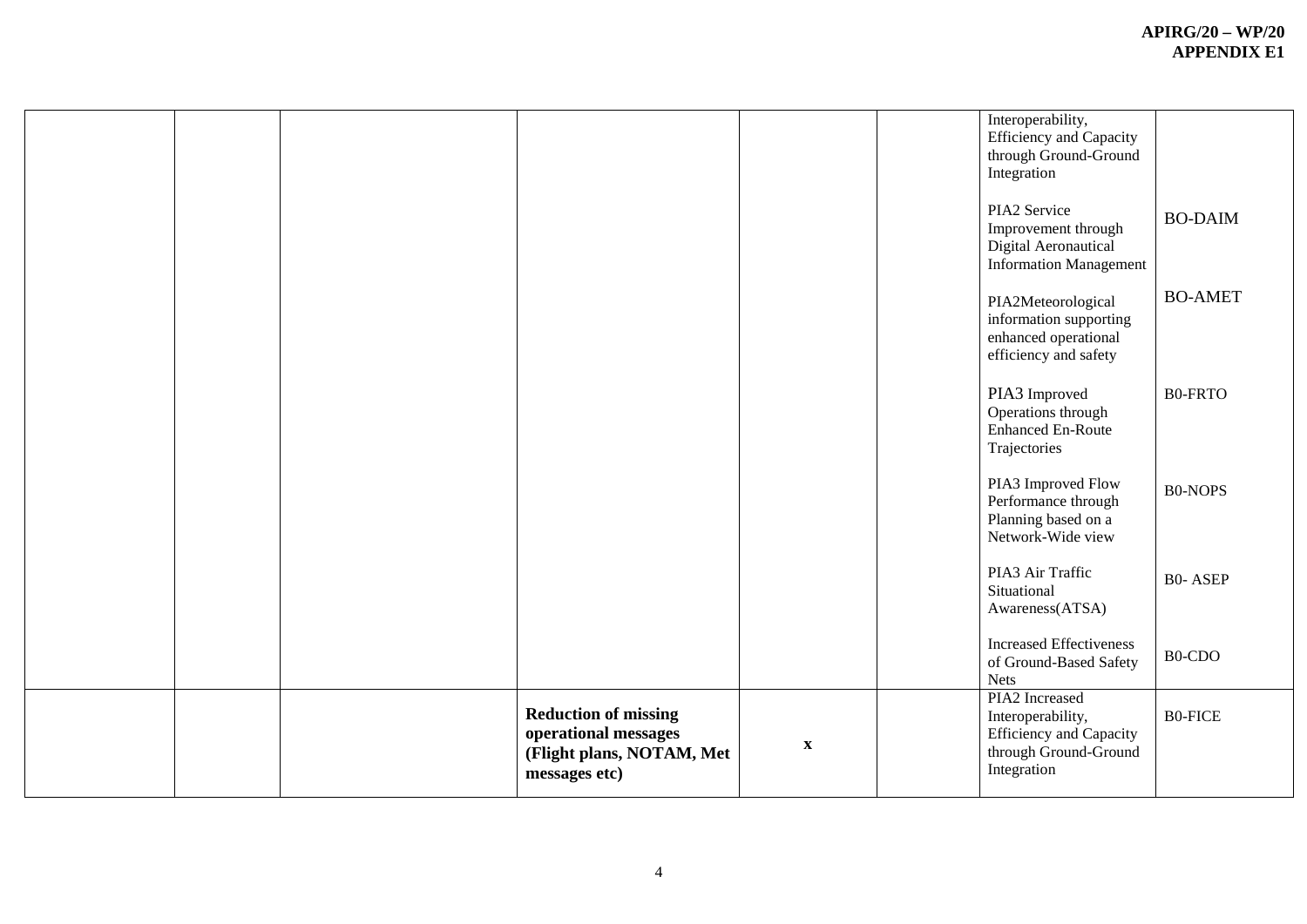|  |                           |                           | PIA2 Service                   | <b>B0-DAIM</b> |
|--|---------------------------|---------------------------|--------------------------------|----------------|
|  |                           |                           | Improvement through            |                |
|  |                           |                           | Digital Aeronautical           |                |
|  |                           |                           | <b>Information Management</b>  |                |
|  |                           |                           |                                |                |
|  |                           |                           |                                |                |
|  |                           |                           | PIA <sub>2</sub>               | <b>B0-AMET</b> |
|  |                           |                           | Meteorological                 |                |
|  |                           |                           | information supporting         |                |
|  |                           |                           | enhanced operational           |                |
|  |                           |                           | efficiency and safety          |                |
|  |                           |                           |                                |                |
|  |                           |                           |                                |                |
|  |                           |                           | PIA3 Improved Flow             | 0-NOPS         |
|  |                           |                           | Performance through            |                |
|  |                           |                           | Planning based on a            |                |
|  |                           |                           | Network-Wide view              |                |
|  |                           |                           |                                |                |
|  |                           |                           | PIA3 Air Traffic               | <b>B0-ASEP</b> |
|  |                           |                           | Situational                    |                |
|  |                           |                           | Awareness(ATSA)                |                |
|  |                           |                           |                                |                |
|  |                           |                           | PIA3 Increased                 | <b>B0-SNET</b> |
|  |                           |                           | Effectiveness of Ground-       |                |
|  |                           |                           | <b>Based Safety Nets</b>       |                |
|  |                           |                           | PIA2 Increased                 | <b>BO-FICE</b> |
|  |                           |                           | Interoperability,              |                |
|  |                           |                           | <b>Efficiency</b> and Capacity |                |
|  |                           |                           | through Ground-Ground          |                |
|  |                           |                           | Integration                    |                |
|  | <b>Upgrade of current</b> |                           |                                |                |
|  |                           |                           | PIA2 Service                   | <b>B0-DAIM</b> |
|  | networks to handle bigger | $\boldsymbol{\mathrm{X}}$ | Improvement through            |                |
|  | bandwidth                 |                           | Digital Aeronautical           |                |
|  |                           |                           | <b>Information Management</b>  |                |
|  |                           |                           |                                |                |
|  |                           |                           | PIA <sub>2</sub>               |                |
|  |                           |                           | Meteorological                 | <b>B0-AMET</b> |
|  |                           |                           | information supporting         |                |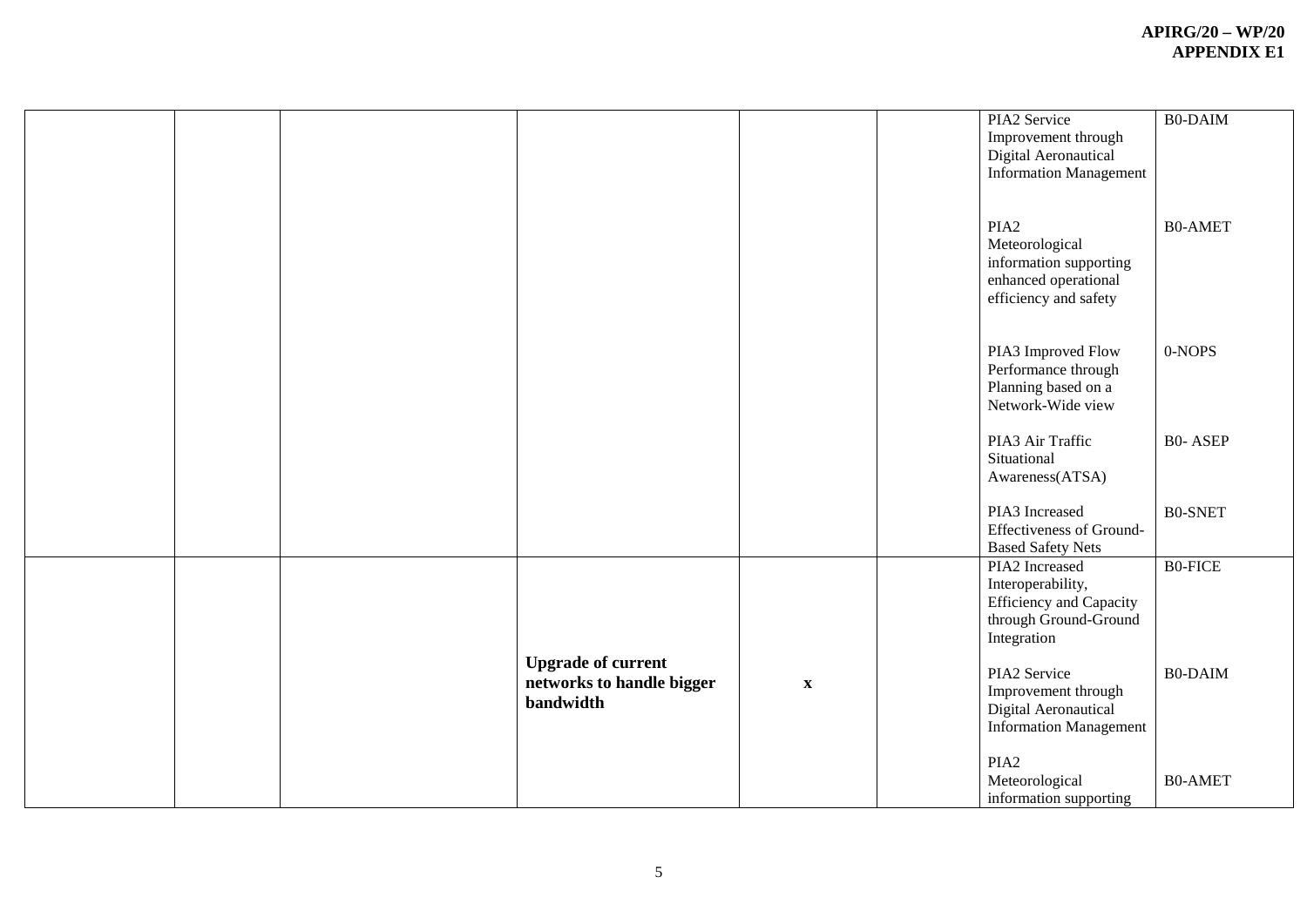|               |            |                                                         |                                        |             | enhanced operational<br>efficiency and safety<br>PIA3 Improved Flow<br>Performance through<br>Planning based on a<br>Network-Wide view | <b>B0-NOPS</b> |
|---------------|------------|---------------------------------------------------------|----------------------------------------|-------------|----------------------------------------------------------------------------------------------------------------------------------------|----------------|
|               |            |                                                         |                                        |             | PIA3 Air Traffic<br>Situational<br>Awareness(ATSA)                                                                                     | <b>B0-ASEP</b> |
|               |            |                                                         |                                        |             | PIA3 Increased<br>Effectiveness of Ground-<br><b>Based Safety Nets</b>                                                                 | <b>B0-SNET</b> |
|               |            |                                                         |                                        |             | PIA1<br>Improve Traffic flow<br>through Runway<br>Sequencing<br>(AMAN/DMAN)                                                            | <b>B0-RSEQ</b> |
| Air/Ground    |            | <b>Improvement of Air/Ground</b><br>voice communication | <b>Implementation of VHF&amp;</b>      |             | $*PIA1$<br>Safety and Efficiency of<br>Surface Operations (A-<br>SMGCS Level 1-2)                                                      | <b>B0-SURF</b> |
| Communication | <b>AMS</b> |                                                         | <b>HF(Voice)</b> including<br>coverage | $\mathbf X$ | PIA2Meteorological<br>information supporting<br>enhanced operational<br>efficiency and safety                                          | <b>B0-AMET</b> |
|               |            |                                                         |                                        |             | PIA2 Increased<br>Interoperability,<br><b>Efficiency</b> and Capacity<br>through Ground-Ground<br>Integration                          | <b>B0-FICE</b> |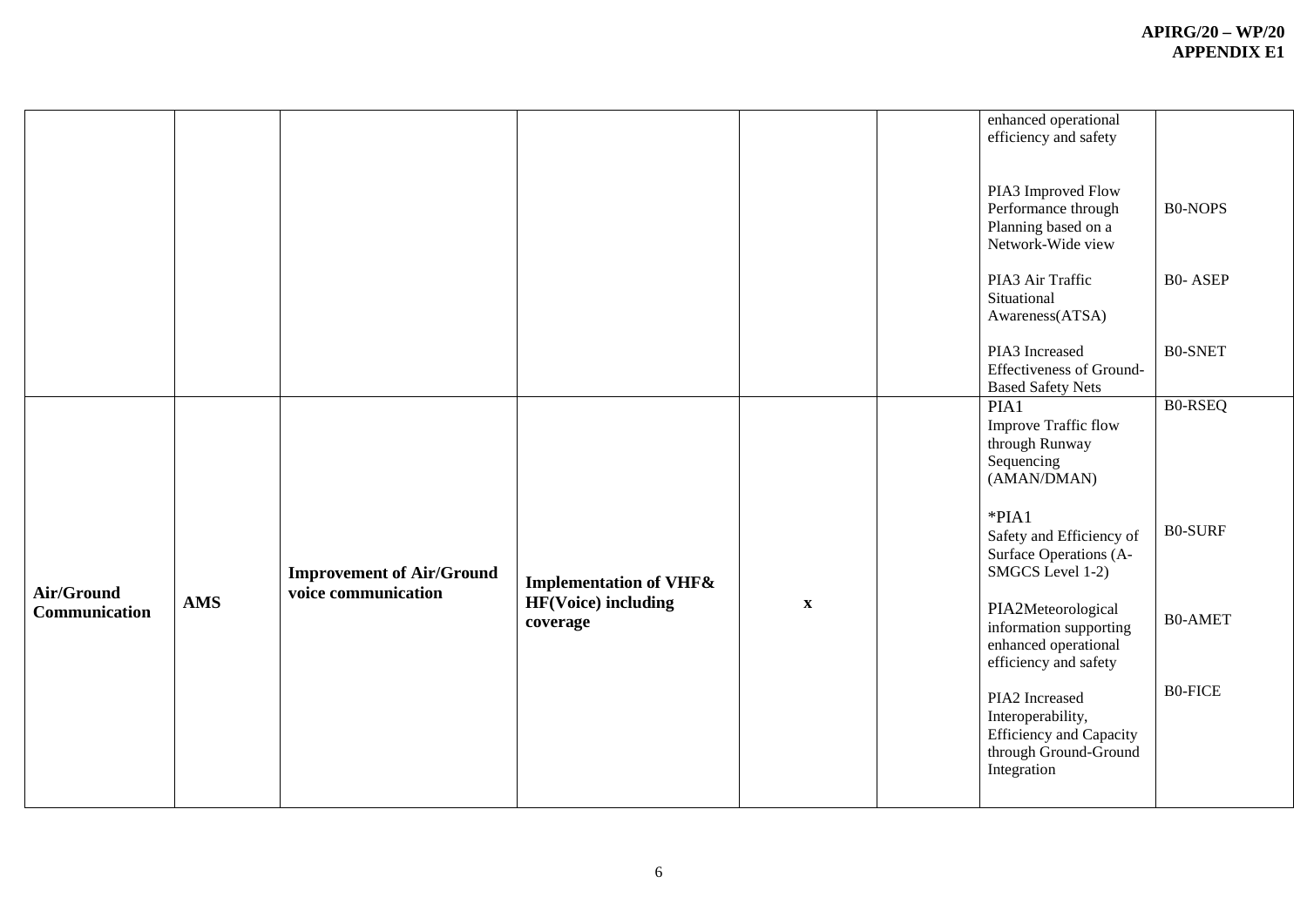|  | Implementation<br>ofAir/Ground digital | <b>Implementation of CPDLC</b><br>(data) | $\boldsymbol{\mathrm{X}}$ |                           | PIA3 Air Traffic<br>Situational<br>Awareness(ATSA)<br>PIA3<br><b>Improved Operations</b><br>through Enhanced En-<br>Route Trajectories<br>PIA2 Meteorological<br>information supporting<br>enhanced operational<br>efficiency and safety<br>PIA4 Improved Safety<br>and Efficiency through<br>the initial application of<br>Data Link En-Route.<br>PIA3Air Traffic<br>Situational<br>Awareness(ATSA) | <b>B0-ASEP</b><br><b>B0-FRTO</b><br><b>B0-AMET</b><br>B0-TBO<br><b>B0-ASEP</b> |
|--|----------------------------------------|------------------------------------------|---------------------------|---------------------------|------------------------------------------------------------------------------------------------------------------------------------------------------------------------------------------------------------------------------------------------------------------------------------------------------------------------------------------------------------------------------------------------------|--------------------------------------------------------------------------------|
|  | communication                          | <b>Implementation of VDL</b><br>(data)   |                           | $\boldsymbol{\mathrm{X}}$ | PIA2 Service<br>Improvement through<br>Digital Aeronautical<br><b>Information Management</b><br>PIA1<br>Improve Traffic flow<br>through Runway<br>Sequencing<br>(AMAN/DMAN)<br>PIA1<br>Safety and Efficiency of<br>Surface Operations (A-<br>SMGCS Level 1-2)                                                                                                                                        | <b>B0-DAIM</b><br><b>B0-RSEQ</b><br><b>B0-SURF</b>                             |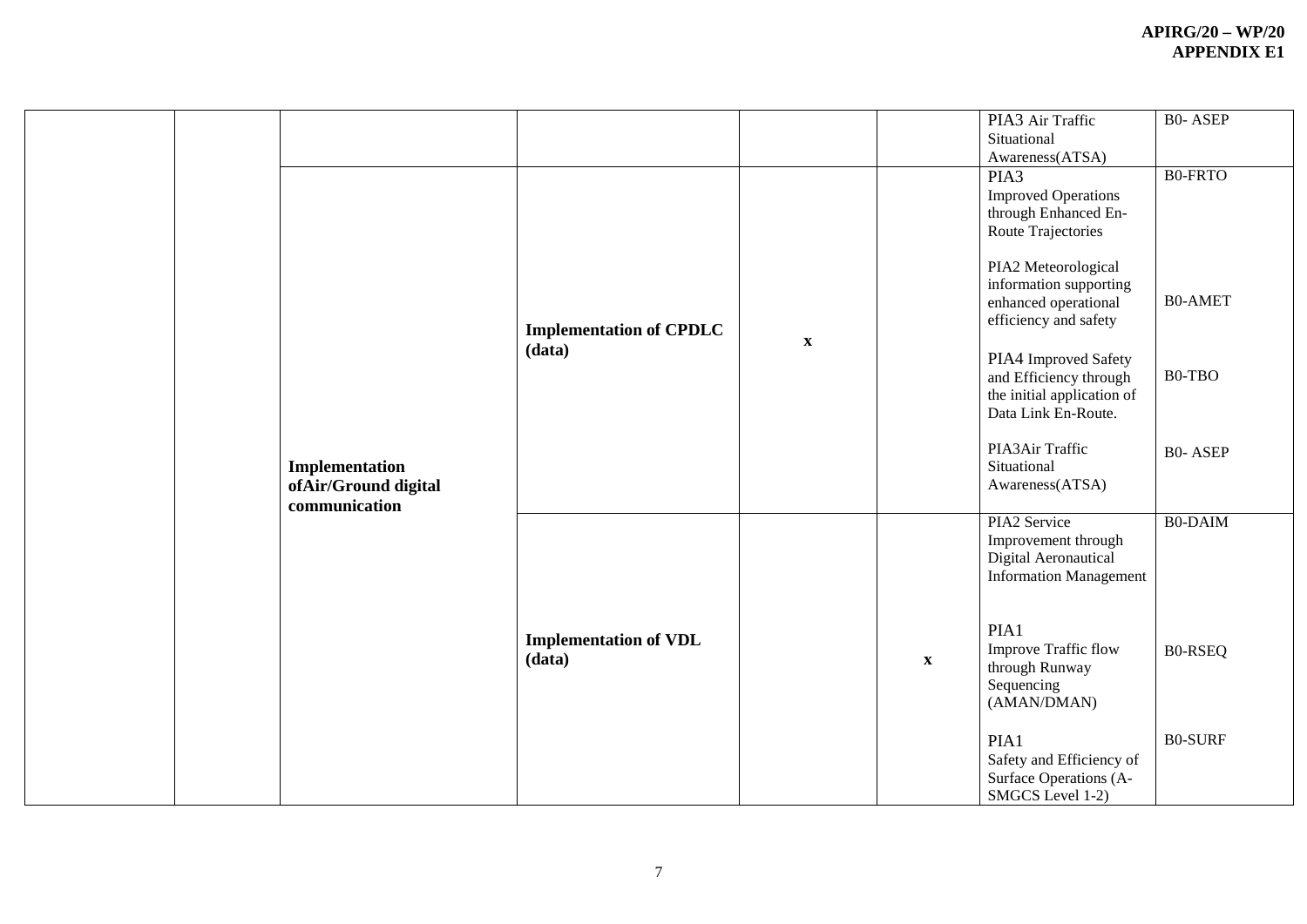|  |                                         |             | PIA2Meteorological<br>information supporting<br>enhanced operational<br>efficiency and safety<br>PIA3 Air Traffic<br>Situational<br>Awareness(ATSA | <b>B0-AMET</b><br><b>B0-ASEP</b> |
|--|-----------------------------------------|-------------|----------------------------------------------------------------------------------------------------------------------------------------------------|----------------------------------|
|  |                                         |             | PIA 1Improve Traffic<br>flow through runway<br>Sequencing<br>(AMAN/DMAN)<br>PIA1 Increased Runway<br>Throughput through                            | <b>BO-RSEQ</b><br><b>B0-WAKE</b> |
|  |                                         |             | optimized Wake<br>Turbulence Separation.<br>PIA1 Improved Airport<br>Operations through                                                            | <b>B0-ACDM</b>                   |
|  | <b>Implementation of HF</b><br>DL(data) | $\mathbf X$ | Airport-CDM<br>PIA2 Service<br>improvement through<br>Digital Aeronautical<br><b>Information Management</b>                                        | <b>B0-DIAM</b>                   |
|  |                                         |             | PIA 2 Meteorological<br>information supporting<br>enhanced operational<br>efficiency and safety.                                                   | <b>B0-MET</b>                    |
|  |                                         |             | PIA2 Increased<br>interoperability<br>efficiency and capacity<br>through ground-ground<br>integration.                                             | <b>BO-FICE</b>                   |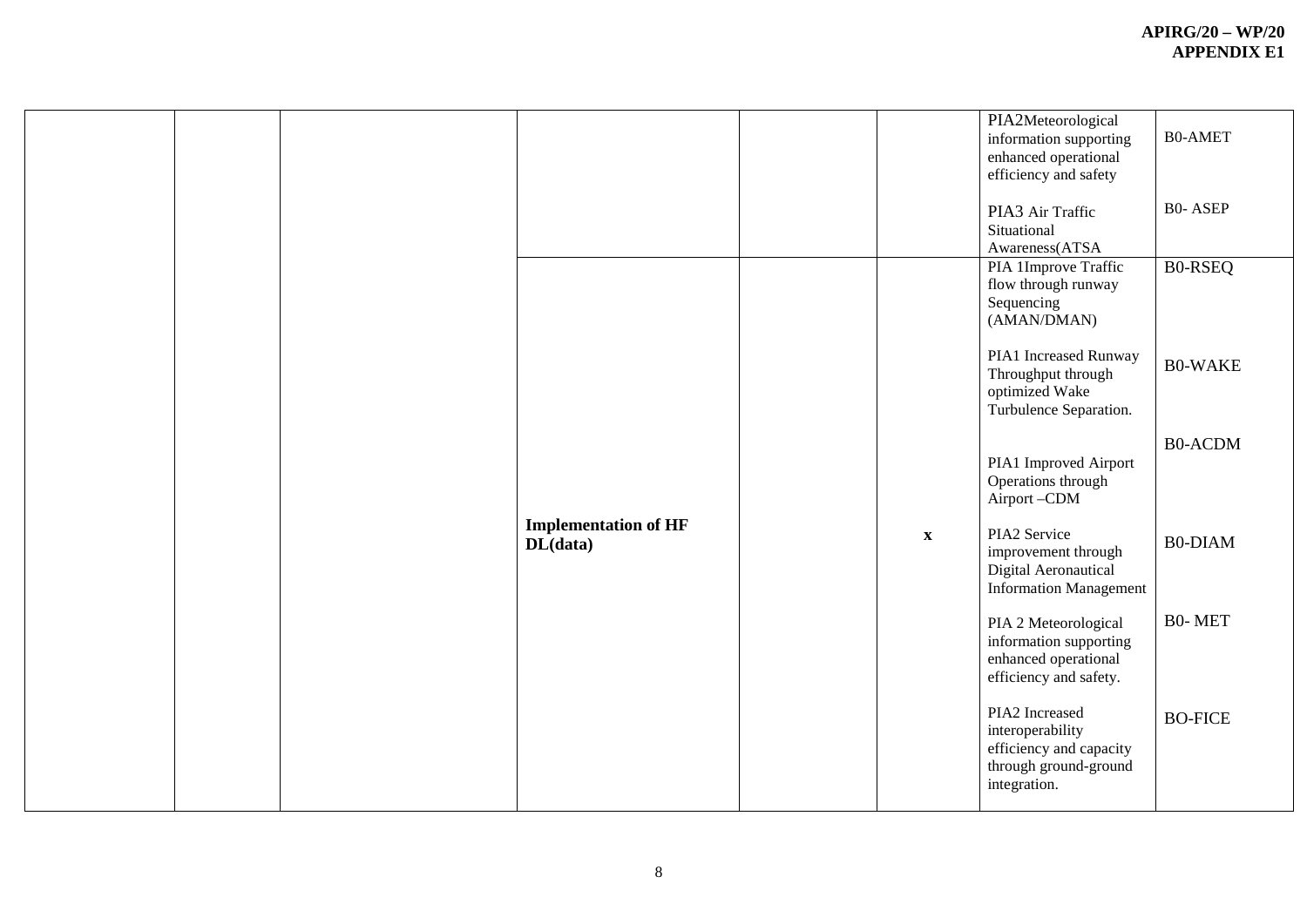|  |  | PIA 3 Improved<br>operations through<br><b>Enhanced En-Route</b><br>Trajectories.                                    | <b>BO-FRTO</b>     |
|--|--|----------------------------------------------------------------------------------------------------------------------|--------------------|
|  |  | PIA3 Improved flow<br>performance through<br>planning based on<br>Network-wide view.                                 | <b>B0-NOPS</b>     |
|  |  | PIA3 Air Traffic<br>Situational awareness<br>(ATSA)                                                                  | <b>B0-ASEP</b>     |
|  |  | PIA3 Improved access to<br>optimum Flight levels<br>through Climb/Descent<br>Procedures using ADS-<br>$\, {\bf B} .$ | <b>BO-OPF</b>      |
|  |  | PIA3 Increased<br>effectiveness of ground -<br>based safety Nets.                                                    | <b>B0-102 SNET</b> |
|  |  | PIA4.Improved<br>flexibility and Efficiency<br>in Decent provides<br>(CDO).                                          | B0-CDO             |
|  |  | PIA4Improved safety<br>and efficiency through<br>the initial application of<br>Data link En-Route                    | B0-TBO             |
|  |  | PIA4 Improved<br>Flexibility and Efficiency<br>Departure profiles-<br>Continuous Climb<br>Operations (CCO            | <b>B0-05 CCO</b>   |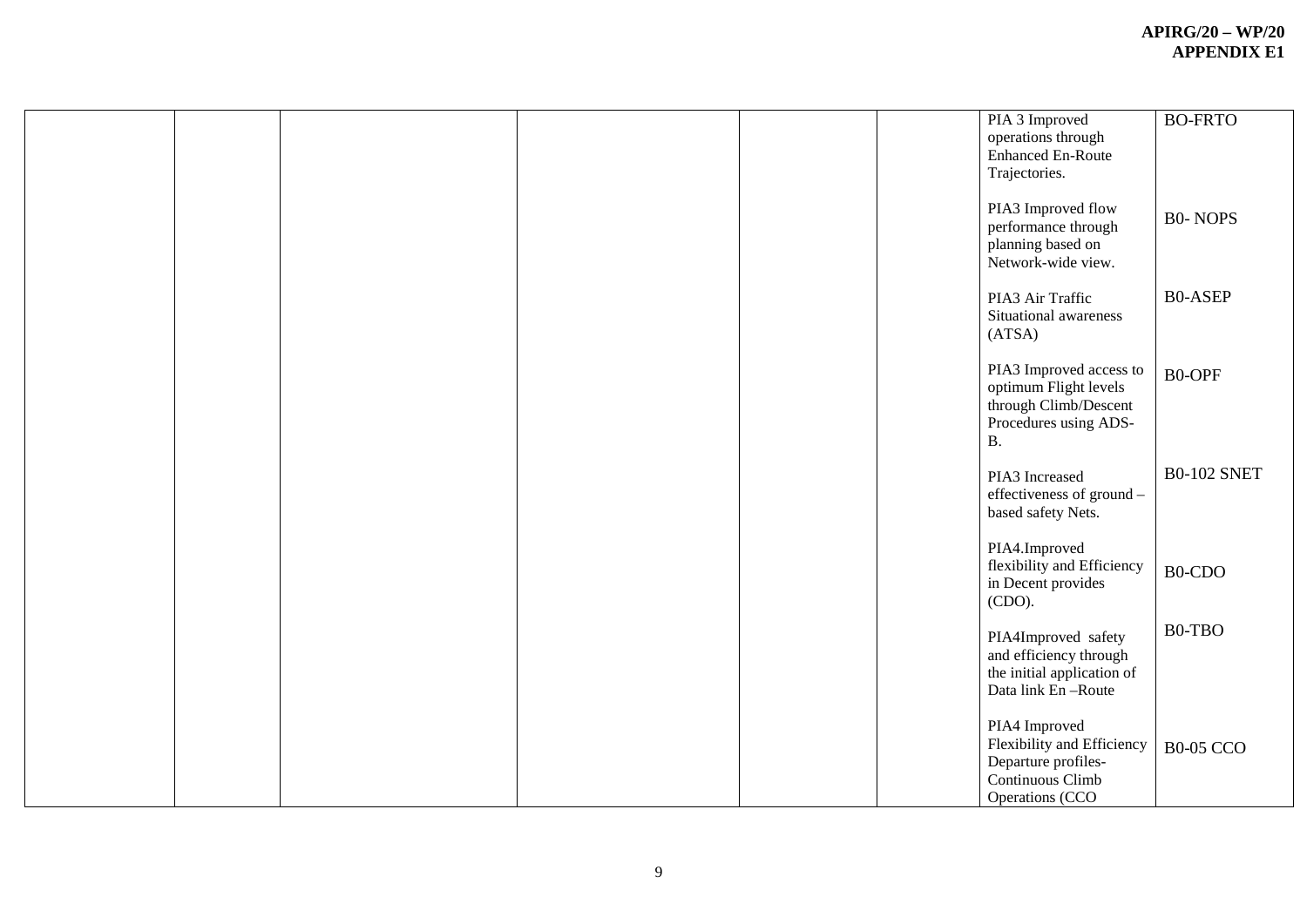|                               |                |                                                                                           | <b>Implementation of SSR</b><br>Mode S DL(data) | $\mathbf X$ | PIA2 Service<br>Improvement through<br>Digital Aeronautical<br><b>Information Management</b><br>PIA1<br>Improve Traffic flow<br>through Runway<br>Sequencing<br>(AMAN/DMAN)<br>PIA1<br>Safety and Efficiency of<br>Surface Operations (A-<br>SMGCS Level 1-2) *<br>PIA2Meteorological<br>information supporting<br>enhanced operational<br>efficiency and safety | <b>B0-DAIM</b><br><b>B0-RSEQ</b><br><b>B0-SURF</b><br><b>B0-AMET</b> |
|-------------------------------|----------------|-------------------------------------------------------------------------------------------|-------------------------------------------------|-------------|------------------------------------------------------------------------------------------------------------------------------------------------------------------------------------------------------------------------------------------------------------------------------------------------------------------------------------------------------------------|----------------------------------------------------------------------|
|                               |                |                                                                                           |                                                 |             | PIA3 Air Traffic<br>Situational<br>Awareness(ATSA)                                                                                                                                                                                                                                                                                                               | <b>B0-ASEP</b>                                                       |
| Maintain an<br>acceptable QoS | <b>AMS/AFS</b> | <b>Identification of AFI</b><br><b>Required Communication</b><br><b>Performance (RCP)</b> | <b>Implementation of RCP</b>                    | $\mathbf X$ | PIA 1Improve Traffic<br>flow through runway<br>Sequencing<br>(AMAN/DMAN)<br>PIA1 Increased Runway<br>Throughput through<br>optimized Wake<br>Turbulence Separation.                                                                                                                                                                                              | <b>B0-RSEQ</b><br><b>B0-WAKE</b>                                     |
|                               |                |                                                                                           |                                                 |             | PIA1 Improved Airport<br>Operations through<br>Airport-CDM                                                                                                                                                                                                                                                                                                       | <b>B0 ACDM</b>                                                       |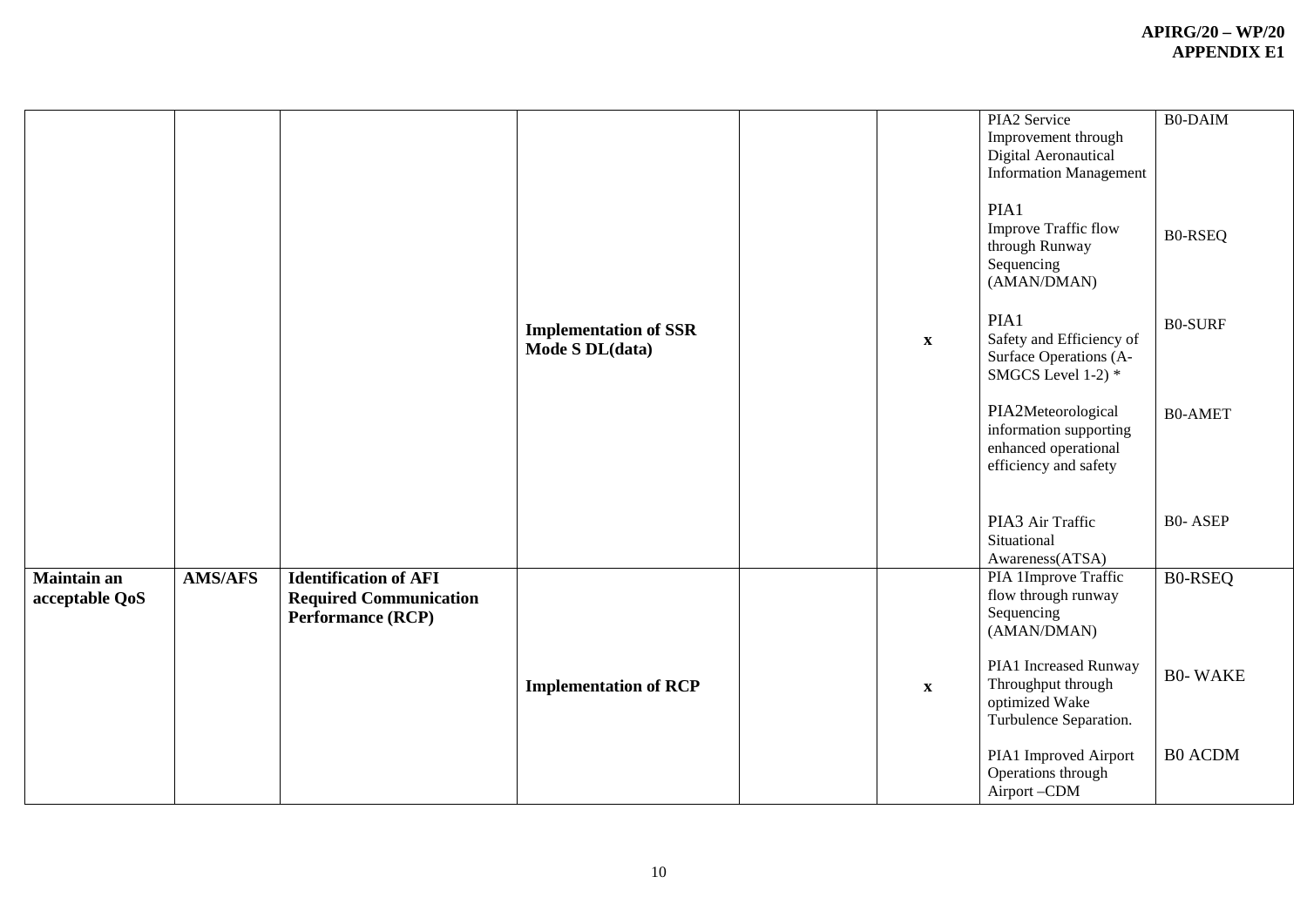|  |  |  | PIA2 Service<br>improvement through<br>Digital Aeronautical<br><b>Information Management</b>                        | <b>B0-DIAM</b> |
|--|--|--|---------------------------------------------------------------------------------------------------------------------|----------------|
|  |  |  | PIA 2 Meteorological<br>information supporting<br>enhanced operational<br>efficiency and safety.                    | B0-MET         |
|  |  |  | PIA2 Increased<br>interoperability<br>efficiency and capacity<br>through ground-ground<br>integration.              | <b>BO-ICE</b>  |
|  |  |  | PIA 3 Improved<br>operations through<br><b>Enhanced En-Route</b><br>Trajectories.                                   | <b>BO-FRTO</b> |
|  |  |  | PIA3 Improved flow<br>performance through<br>planning based on<br>Network-wide view.                                | <b>B0-NOPS</b> |
|  |  |  | PIA3 Air Traffic<br>Situational awareness<br>(ATSA)                                                                 | <b>B0-ASEP</b> |
|  |  |  | PIA3 Improved access to<br>optimum Flight levels<br>through Climb/Descent<br>Procedures using ADS-<br>$\, {\bf B}.$ | B0-OPF         |
|  |  |  | PIA3 Increased<br>effectiveness of ground –                                                                         | <b>B0-SNET</b> |